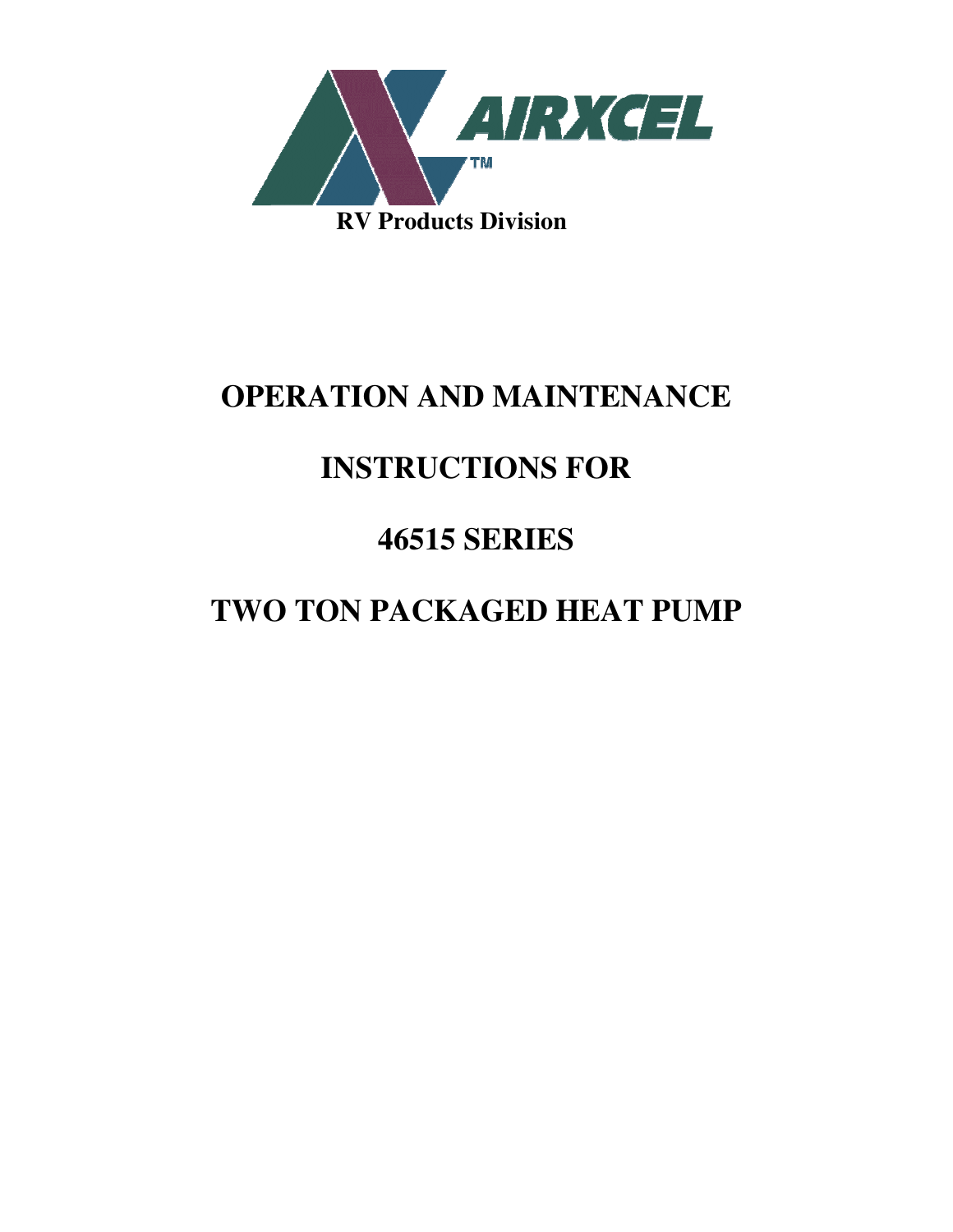### **TABLE OF CONTENTS**

### **I. SPECIFICATIONS**

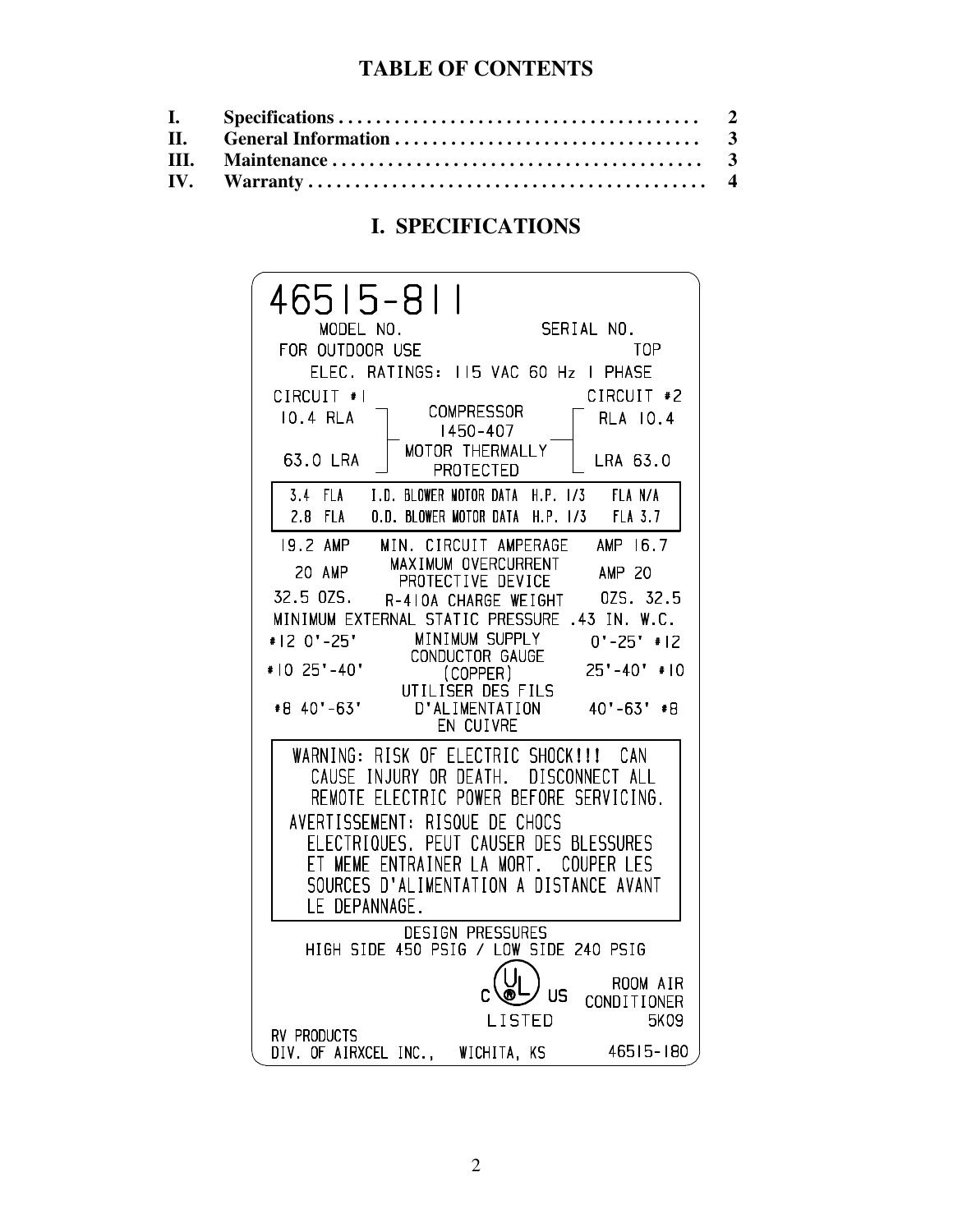### **II. GENERAL INFORMATION**

This packaged heat pump mounts below the floor of the vehicle. The innovative design makes it possible to maintain a smooth, free-flowing roof line for the vehicle. It also relocates all heat pump noise and condensate drainage off the roof to below the floor of the vehicle.

This heat pump contains a dual compressor system with each compressor connected to a separate refrigeration circuit. It combines the capacity of two roof mounted units into one highly efficient and compact package.

### **A. Air Conditioner**

This heat pump operates a two stage system in cooling, running a single compressor when the air conditioning requirement is low, or with two compressors when maximum cooling is required.

The first compressor and refrigeration circuit is referred to as "1st Stage". The second compressor and refrigeration circuit is referred to as "2nd Stage". First and second stage will operate as indicated below:

1st Stage (the first compressor and refrigeration circuit) will operate when:

- 1) The thermostat is demanding cooling,
- 2) The vehicle is being powered by either shore line or the on-board generator.

2nd Stage (the second compressor and refrigeration circuit) will operate when:

- 1) The thermostat senses room temperature is 2 degrees higher than setpoint,
- 2) The vehicle has enough power.

### **B. Heat Pump**

Heat operation always energizes both refrigeration circuits with a 30 second delay between compressor 1 start-up and compressor 2 start-up, however; only refrigeration circuit #1 operates if power is not available for circuit #2.

Thermostat operation is described in operation instructions packed with the thermostat.

The 46515 series heat pump uses a factory installed High Pressure Switch Safety Circuit. In the event of an abnormal condition (failure of fan motor, dirty condenser coil, dirty filters), the high pressure switch will prevent the compressor from continuing to run. Once the high pressure switch has tripped, this safety circuit will "Lock Out" the compressor and outdoor fan preventing them from trying to restart or run. This is a manual reset pressure switch, access shall be limited to Qualified Technicians. The manual reset push button for the pressure switch is accessed in the units electrical box and 115 volt power shall be turned off while resetting switch.

## **III. MAINTENANCE**

One of the biggest advantages of owning a Coleman-Mach heat pump is that the maintenance needed to keep the unit in good care is minimal.

In fact, the only maintenance that must be taken care of on a regular basis is the cleaning or replacement of the units return air filters.

The manufacturer of your vehicle determines the number, size and location of the return air filters. Be sure to contact your dealer should you have any questions concerning the number of filters used and their location.

The return air filters of this system will accumulate dust and dirt more quickly than ceiling mounted systems. We recommend that the filters be checked on a weekly basis.

If the filters are not cleaned or replaced at regular intervals, they may become partially clogged with lint and dirt. A clogged filter will product a loss of air volume and may eventually cause equipment damage.

Do not operate the heat pump without return air filters. Operating the system without filters allows the lint and dirt that is normally stopped by the filter to accumulate on the cooling coil of the heat pump. This also will lead to a loss of air volume, possible equipment damage and an expensive cleaning process.

Periodically (once or twice a season), inspect the outdoor coil and brush off any accumulated residue with a soft bristled brush.